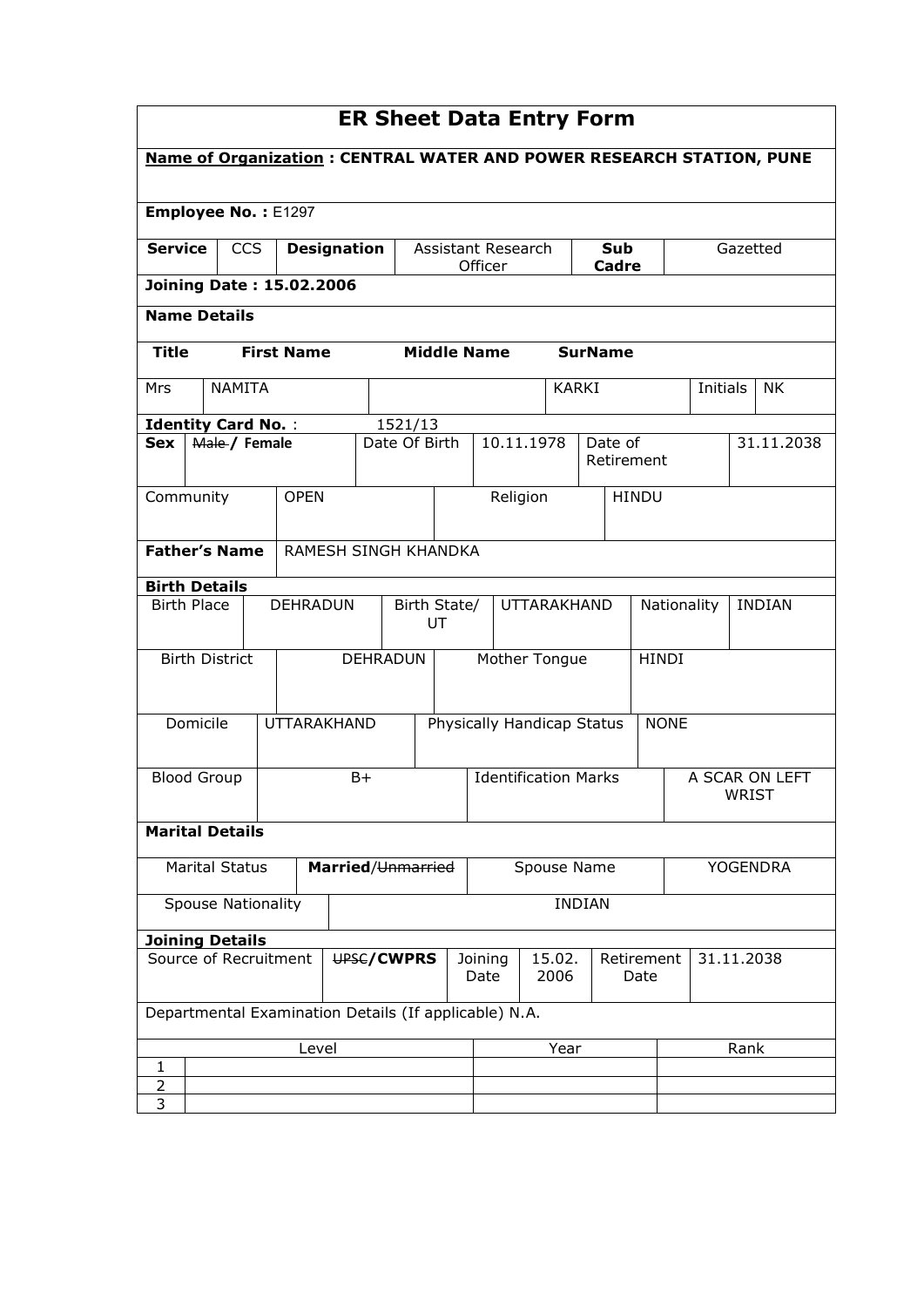| Remarks (if any)                |                  |             |           |              |  |  |  |  |  |  |  |  |
|---------------------------------|------------------|-------------|-----------|--------------|--|--|--|--|--|--|--|--|
| Languages known                 |                  |             |           |              |  |  |  |  |  |  |  |  |
|                                 | Name of Language | <b>Read</b> | Write     | <b>Speak</b> |  |  |  |  |  |  |  |  |
| Indian Languages 1<br>Known     | Hindi            | Yes         | Yes       | Yes          |  |  |  |  |  |  |  |  |
| $\overline{2}$                  | Bangali          | No          | No        | Yes          |  |  |  |  |  |  |  |  |
| 3                               | Marathi          | Yes         | <b>NO</b> | Yes          |  |  |  |  |  |  |  |  |
|                                 |                  |             |           |              |  |  |  |  |  |  |  |  |
| Foreign Languages<br>Known<br>T | English          | Yes         | Yes       | <b>YES</b>   |  |  |  |  |  |  |  |  |
| $\overline{2}$                  |                  |             |           |              |  |  |  |  |  |  |  |  |

## Details of deputation (if applicable)

| Name of the Office | Post held at that<br>time in parent<br>office | Name of post<br>(selected for<br>deputation | Period of deputation |                          |  |  |
|--------------------|-----------------------------------------------|---------------------------------------------|----------------------|--------------------------|--|--|
| USERC, Dehradun    | Assistant Research<br>Officer                 | Scientist                                   | Since<br>13.03.2012  | <b>From</b><br>5.03.2013 |  |  |

## Details of Foreign Visit

| SI.<br>No. | Place of Visit | Date of<br>visit | Post held at<br>that time | Whether it is<br>a personal<br>or official<br>visit | Details of visit |  |
|------------|----------------|------------------|---------------------------|-----------------------------------------------------|------------------|--|
|            | NIL            | NIL              | NIL                       | NIL                                                 | NIL              |  |

## Transfer/Posting Detail (if applicable)

| Place | Period of posting |      |  |  |  |  |
|-------|-------------------|------|--|--|--|--|
|       | Since             | From |  |  |  |  |
| NIL   |                   |      |  |  |  |  |

| Qualification (Use extra photocopy sheets for multi qualifications, experience, training, awards details) |                           |              |  |                  |  |                  |  |  |  |  |  |
|-----------------------------------------------------------------------------------------------------------|---------------------------|--------------|--|------------------|--|------------------|--|--|--|--|--|
| Qualification                                                                                             | Discipline                |              |  | Specialization 1 |  |                  |  |  |  |  |  |
| M.Sc (Tech)                                                                                               | <b>Applied Geophysics</b> |              |  | Seismology       |  |                  |  |  |  |  |  |
| Year                                                                                                      |                           | Division     |  | CGPA/ % Marks    |  | Specialization 2 |  |  |  |  |  |
| 2004                                                                                                      |                           | II Division  |  | CGPA 3.4/5       |  | Seismology       |  |  |  |  |  |
| Institution                                                                                               |                           | University   |  | Place            |  | Country          |  |  |  |  |  |
| Indian School of Mines,<br>Dhanbad                                                                        |                           | ISM, Dhanbad |  | Dhanbad          |  | India            |  |  |  |  |  |